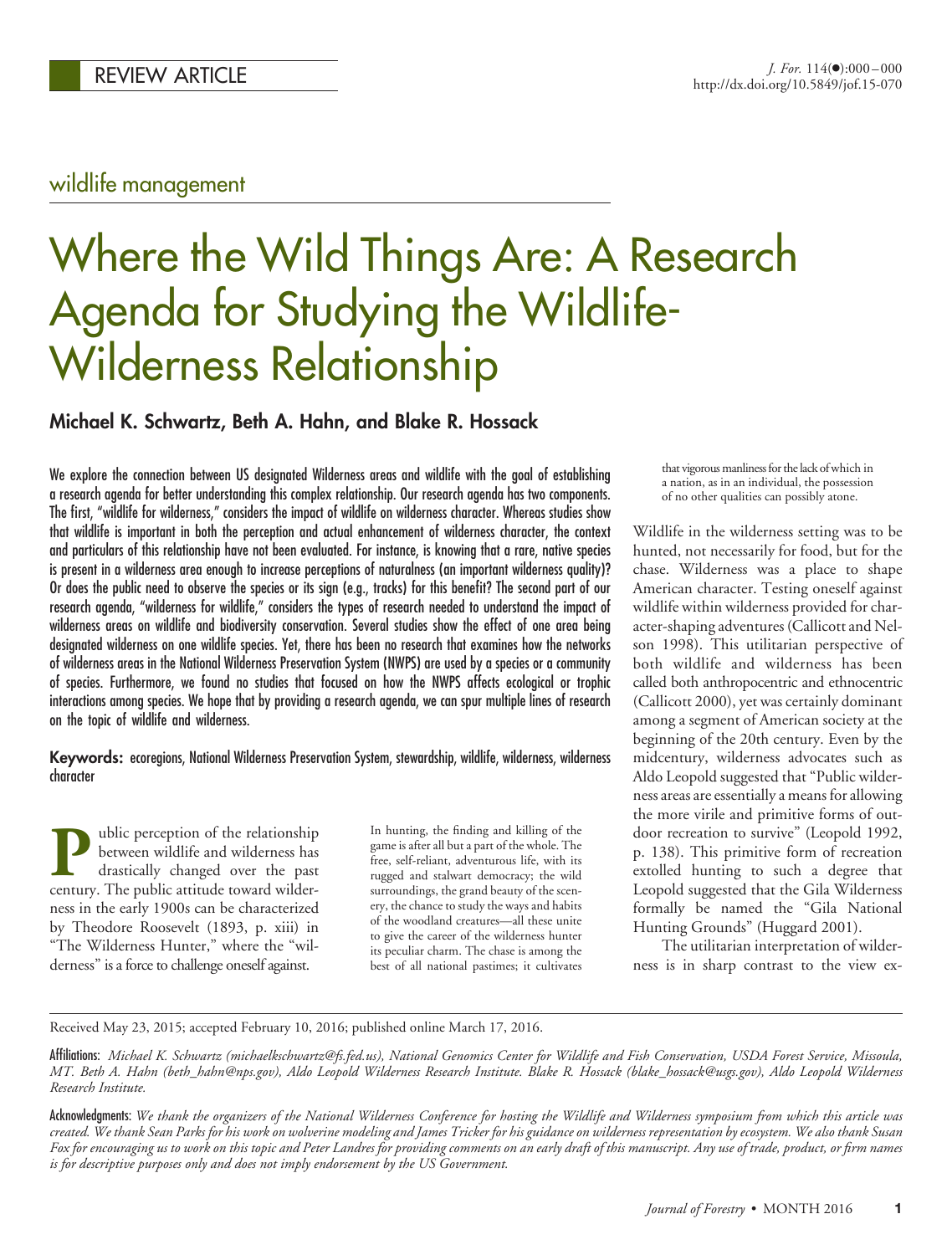pounded on by a different US President, Lyndon B. Johnson. On signing the Wilderness Bill and the Land and Water Conservation Fund Bill on Sept. 3, 1964 Johnson (1964, p. 1033) stated,

> This is a very happy and historic occasion for all who love the great American outdoors, and that, needless to say, includes me. The two bills that I am signing this morning are in the highest tradition of our heritage as conservators as well as users of America's bountiful natural endowments…. I believe the significance of this occasion goes far beyond these bills alone. In this century, Americans have wisely and have courageously kept a faithful trust to the conservation of our natural resources and beauty…. The wilderness bill preserves for our posterity, for all time to come, 9 million acres of this vast continent in their original and unchanging beauty and wonder.

President Johnson's statement captures an American public viewpoint that shifted from considering wilderness from the practical purpose for building character and providing resources to areas that are being maintained for conservation and preservation of the elements within them (Kolb et al. 1994, Callicott 2000). The conservation perspective extended to wildlife protection, as Johnson noted in this same landmark speech:

> Action has been taken to keep our air pure and our water safe and our food free from pesticides; to protect our *wildlife*; to conserve our precious water resources.

Despite President Johnson's strong remarks suggesting that wilderness had a function to protect wildlife, there is very little mention of wildlife in the Wilderness Act (16 USC 1131-1136) itself. In fact, the word "wildlife" is only used three times in the Wilderness Act: two times in reference to the National *Wildlife* Refuges, and a third time to acknowledge the shared jurisdiction of the Federal Government and States:

> Nothing in this Act shall be construed as affecting the jurisdiction or responsibilities of the several States with respect to wildlife and fish in the national forests.

There is no mention of the aim of protecting, conserving, or preserving wildlife in the Wilderness Act. Moreover, the Wilderness Act allows for actions with direct impacts on wildlife populations (e.g., hunting and fishing regulated by state agencies), as well as indirect impacts (e.g., continuance of livestock grazing in areas where it was already established before wilderness designation). Thus, the Wilderness Act cannot be thought of as a biodiversity, wildlife, or en-

dangered species law as there is no language within the Wilderness Act that mandates wildlife or biodiversity protection. It took nearly 9 more years before the US Congress passed comprehensive legislation aimed to protect endangered species and ecosystems (i.e., Endangered Species Act of 1973 [ESA], although there had been prior individual acts protecting specific taxa or more limited in scope such as the Lacey Act of 1900, the Migratory Bird Conservation Act of 1929, the Bald Eagle Protection Act of 1940, the Marine Mammal Protection Act of 1972, or the Endangered Species Preservation Act of 1966).

The Wilderness Act also does not speak directly to wilderness *research*. Although influential figures such as Aldo Leopold called wilderness "a base-datum of normality, a picture of how healthy land maintains itself" (Leopold 1941, p. 3), the use of wildernesses for reference conditions or baseline assessment was not included in the text of the Wilderness Act. The closest the Wilderness Act comes to noting wilderness' significance to wildlife research is in the "definitions" section. Wilderness is defined as follows (italics ours):

> A wilderness, in contrast with those areas where man and his own works dominate the landscape, is hereby recognized as an area where the earth and its community of life are untrammeled by man, where man himself is a visitor who does not remain. An area of wilderness is further defined to mean in this Act an area of undeveloped Federal land retaining its primeval character and influence, without permanent improvements or human habitation, which is protected and managed so as to preserve its natural conditions and which  $(1)$  generally appears to have been affected primarily by the forces of nature, with the imprint of man's work

substantially unnoticeable; (2) has outstanding opportunities for solitude or a primitive and unconfined type of recreation; (3) has at least five thousand acres of land or is of sufficient size as to make practicable its preservation and use in an unimpaired condition; and (4) *may also contain ecological, geological, or other features of scientific, educational, scenic, or historical value.*

Notwithstanding public perception regarding the intent of the Wilderness Act to have areas set aside as bellwethers, the National Wilderness Preservation System (NWPS) cannot be thought of as formal means of establishing a research baseline for nature.

Wildlife and wildlife research are not central to the Wilderness Act, yet the topics of wildlife and wilderness are complexly intertwined and often understudied. With the 50th anniversary of the Wilderness Act celebrated in September 2014, we look toward a research agenda for the next 50 years of wilderness research. Although each wilderness will have its own unique matters to be addressed, we can broadly group questions into two categories, which form the basis of our wilderness-wildlife research agenda: How important is wildlife for wilderness character? and How does the existence and maintenance of wilderness character in an individual wilderness area or the network of many wilderness areas affect wildlife (Figure 1)? By "wilderness character" we mean the "combination of biophysical, experiential, and symbolic ideals that distinguishes wilderness from all other lands" defined by the qualities of (1) untrammeled, (2) natural, (3) undeveloped, and (4) opportunities for solitude or a primitive and unconfined type of recreation, as expressed in the Wilderness Act (Landres 2004, p. 9). Untrammeled is a

#### Management and Policy Implications

This article establishes a multiscale research agenda to help set the stage for research examining wildlife and wilderness. Our research agenda distinguishes the effects that wildlife has on wilderness character versus the impact that wilderness character has on wildlife populations, species, and communities. We consider both parts of this research agenda of equal importance. Understanding how wildlife contributes to wilderness character is essential to the legal mandate to preserve it. Managers are increasingly faced with decision tradeoffs in managing for both wildness and naturalness within wilderness through proposals such as assisted migration, wildlife reintroductions, and supplementations. Well-crafted social science can help with these policy decisions. The second prong of our research agenda examines how wilderness character affects wildlife. It encourages studies that go beyond the effect of one wilderness on one species. There has been increased perception in the policy and management arena that protection of one patch is inadequate for species protection and that management of the entire landscape matrix, across multiple jurisdictions and management plans, is critical for conservation. Our research agenda advocates research that understands the role of the network of wilderness areas in biodiversity conservation.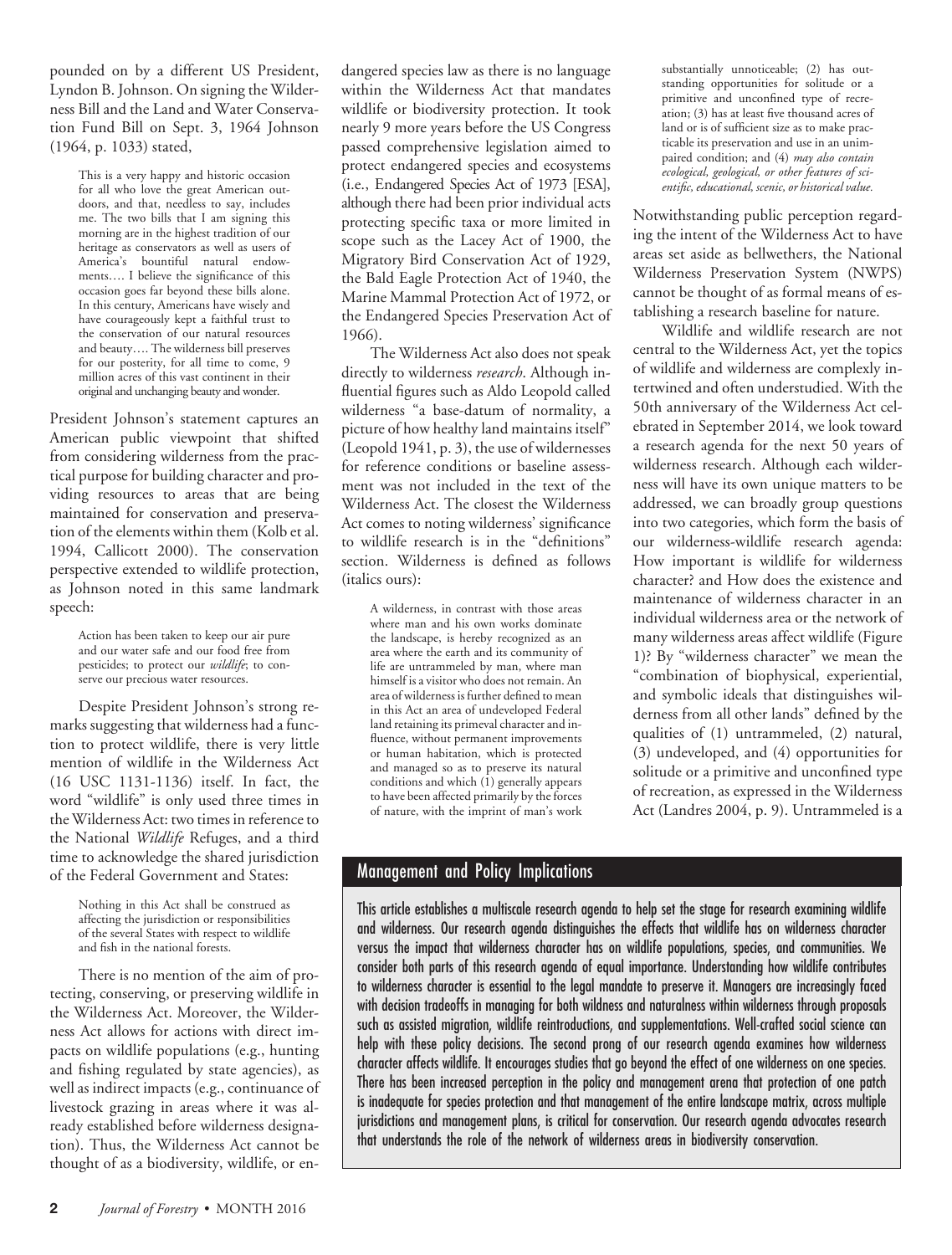

**Figure 1. Schematic diagram showing the proposed research agenda for studying the wildlife-wilderness interaction.**

word unique to the wilderness literature and can be defined as "unhindered and free from intentional actions of modern human control or manipulation" (Landres et al. 2015, p.  $10-11$ ), whereas "natural" is the quality that is "preserved when there are only indigenous species and natural ecological conditions and processes, and may be improved by controlling or removing nonindigenous species or by restoring ecological conditions." (Landres et al. 2015, p. 11).

#### **Wildlife for Wilderness**

It is often assumed that wildlife influences the perception of wilderness character. Certain indigenous wildlife species—such as grizzly bears (*Ursus arctos horribilis*), caribou (*Rangifer tarandus*), and gray wolves (*Canis lupus*)—suggest wilderness (Hendee and Mattson 2009). Senses of the natural qualities of wilderness character are often associated with encountering wildlife in wilderness. Yet, active management for wildlife in wilderness may degrade the qualities of wilderness character (Knapp et al. 2001, Landres et al. 2001, 2015). Encountering a water capture device used to subsidize rare wildlife populations in arid environments may impact perceptions of wilderness by degrading the untrammeled and undeveloped qualities of wilderness character (*Wilderness Watch v. US Fish and Wildlife Service* 2010).

In this research agenda, we consider a hierarchical approach for conducting studies to investigate the effect of wildlife on wilderness character, starting with the fundamental question, "How important is wildlife for wilderness character?" The Wilderness Act emphasizes not only the end goal (e.g., improving natural components by maintaining wildlife populations) but also the means of achieving this action (e.g., implementation methods). If wildlife is found to be only marginally important for the perception of naturalness then there is no need to degrade other wilderness qualities to enhance wildlife populations for the sake of maintaining wilderness character. Alternatively, if wildlife substantially increases the perception of naturalness, then there may be reasons to degrade other wilderness qualities to achieve this goal. Kammer (2013) suggests that restoring wildlife populations in wilderness is a commendable goal to achieve naturalness, but that this goal is secondary to the intent of the Act, which is to keep areas free from human control. Others have argued that the natural quality that wildlife brings to Wilderness is essential to maintaining wilderness character (*Wilderness Watch v. US Fish and Wildlife Service* 2010) and is equal to managing for other qualities of wilderness character (Landres et al. 2015; see Cole and Yung 2010 for this full debate). Understanding the relationship between wildlife and wilderness character should influence management standards and guidelines used to implement wilderness management (achieve naturalness) under the Wilderness Act. Without adequate research on this topic, wilderness managers must assume the importance of wildlife for enhancing wilderness character.

Public perceptions of wildlife in wilderness areas were evaluated during surveys conducting in 1994–1995 and 2000 (Cordell et al. 2003). Respondents were asked to describe their perception of various wilderness benefits. In 1994–1995, "protection of wildlife habitat" ranked as the second of 14 most important benefits, but in 2000, it ranked third of 14 behind "protecting water quality" and "protecting air quality." Despite dropping from second to third, there was an increase of 9.2% in respondents suggesting that wildlife habitat protection was "extremely" or 'very important." Similarly, "protection of endangered species" ranked fifth of 14 benefits in both time frames (Cordell et al. 2003). Cordell et al. (2003) demonstrated that the public perceives a value of wilderness for wildlife, but this does not specifically address the question, "How important is wildlife for the public's perception of wilderness?" Watson et al. (2015) conducted a survey of wilderness visitors  $(n = 635)$  to Sequoia and Kings Canyon National Parks, where they asked visitors to identify the relative importance of different characteristics in defining wilderness character. The survey characteristic "a place without non-native animals" ranked 15th of 19 in defining wilderness character. We believe research is vital to understanding how wildlife affects wilderness character.

Our initial question "How important is wildlife for wilderness character?" and the existing studies treat all wildlife encounters equally, but the range of possible answers is more nuanced. For instance, the perception of the natural quality of wilderness may vary with different types of wildlife, such as seeing a threatened, endangered, or socially important species, a charismatic or flagship species, or an invasive species. Viewing a native wolverine (*Gulo gulo*) in the John Muir Wilderness in California, where none have been seen for nearly a century (Moriarty et al. 2009) may be perceived differently from seeing an introduced brook trout (*Salvelinus fontinalis*) or feral pig (*Sus scrofa*). Similarly, different user groups (e.g., hunters versus hikers) may respond differently to seeing Sierra Nevada bighorn sheep (*Ovis canadensis sierrae*), black bears (*Ursus americanus*), or moose (*Alces alces*) in a wilderness area. We would like to see the National Survey on Recreation and the Environment or a similar instrument ask more comprehensive questions about how different categories of wildlife are perceived by different user groups and how these various categories influence wilderness experiences.

Wildlife viewing is only one way to experience wildlife. There are many ways to be influenced by wildlife encounters in wilder-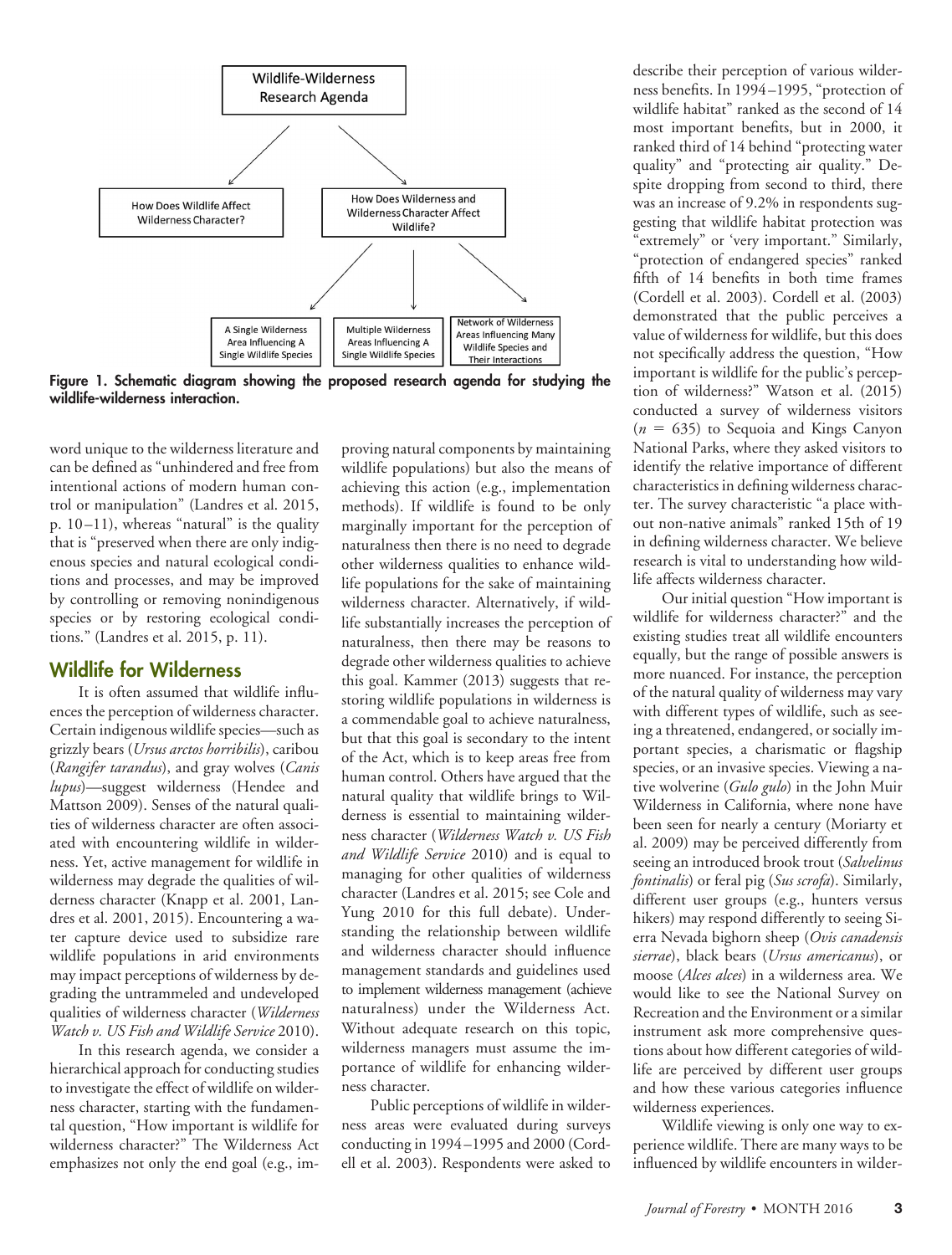

**Figure 2. Schematic diagram of a gradient of perception of a wildlife species in a wilderness area. The left portion of the bar represents the cases in which there is no direct humanwildlife interaction, whereas on the right are situations in which not only is wildlife playing a functional role in the ecosystem but also this interaction is observed.**

ness (Figure 2), and future surveys could examine what specifically about wildlife influences wilderness experience. Wildlife experience ranges from simply knowing a species is present without witnessing it (left side of Figure 2) to knowing that wildlife is present as a functional component of the ecosystem (right side of Figure 2). For example, it may be enough for some wilderness users to know that lynx (*Lynx canadensis*) exist in the Bob Marshall Wilderness to increase their perception of the natural quality of wilderness character, whereas others may need to see tracks or the actual animal to receive benefits. Similarly, perceptions of the untrammeled and natural qualities of wilderness character may be heightened by seeing bands of native bighorn sheep (*Ovis canadensis*) in the Frank Church-River of No Return Wilderness, Idaho, whereas others may have similar perceptions of wilderness character from seeing only signs (e.g., tracks or feces). Future surveys could examine the specific influences of wildlife on the wilderness experience, which would provide managers with a target of how to preserve wilderness character. We extol surveys that ask the question "How important is wildlife for wilderness character?" However, more informative questions would be, "How important is wildlife for perceptions of the natural quality of wilderness character," or "How important is wildlife for perceptions of the untrammeled quality of wilderness character?" The ideal would be a survey that could ascertain the relative importance of various wildlife experiences, by different user groups in influencing each quality of wilderness character.

A research agenda for understanding the role of wildlife in wilderness needs to investigate public attitudes about the range of acceptable wildlife management actions at large landscape scales to improve the natural quality of wilderness. Ecosystems within wilderness areas are not static, nor are wildlife

populations. Wilderness is influenced by events occurring outside of individual wilderness areas and at temporal and spatial scales much larger than even the largest network of wilderness areas. Changes in regional fire regimes, elimination of source populations of wildlife outside of wilderness, spread of disease, climate change, and drought occur at spatial scales larger than a wilderness area. Yet these forces affect species compositions and demographics of wildlife within wilderness. Most notably, climate change can lead to changes in species compositions in wilderness due to idiosyncratic species responses to shifts in temperature or precipitation (Thuiller et al. 2005, Dobrowski et al. 2013). The reverse is also true: actions within wilderness areas may affect wildlife on surrounding lands both positively and negatively. What is the role of wilderness managers in offsetting largescale, human-induced change?

Managers are also increasingly faced with decision tradeoffs in managing for both untrammeled and naturalness within wilderness through proposals such as assisted migration, predator control, wildlife reintroductions, and supplementations. Kammer (2013) suggests that managing with restraints and leaving areas "beyond humans' manipulative reach" takes primacy, but what happens when human-induced change is at the scale of the climate or ecosystem? Watson et al. (2015) explored the topic of managing effects beyond the scale of an individual wilderness. Wilderness visitors to Sequoia and Kings Canyon National Park supported the reintroduction of extirpated native species and the removal of nonnative species to support native species recovery but did not support potential intervention actions to mitigate the effects of climate change. A research agenda for the next 50 years would be incomplete without further examining this issue, which involves diverse scientific, legal, and ethical issues. There is

an ongoing, robust debate about ecological restoration actions in wilderness related to species, habitats, and ecological processes (reviewed in Cole and Yung 2010). We would like to see more human dimensionsoriented studies to help inform this debate.

## **Wilderness for Wildlife**

The second prong of our wildlife and wilderness research agenda considers how wilderness influences wildlife. Management for primeval character, the minimization of human activity, and the emphasis on maintaining natural conditions has often benefited fish and wildlife populations (Kershner et al. 1997, Mittermeier et al. 2003, Hendee and Mattson 2009). For example, the reclamation of old logging roads can reduce human interactions and contact with wildlife, improving the survival of threatened species (Cole et al. 1997, McLellan et al. 1999). Yet the influence of wilderness character on wildlife is beyond the management of a single wilderness area. Research at multiple temporal and spatial scales is crucial and should include the effects not only of wilderness designation or improved wilderness character on a single species but also on how species interact in ecological communities.

A literature search revealed a paucity of published research on how federal wilderness designation or wilderness character affects species' population growth, vital rates (e.g., survival), or extinction risk. Searches of academic databases (e.g., Google Scholar, Web of Science, *Journal of Wildlife Management,* and *Conservation Biology*) for the terms "wilderness" and "wildlife" or "fish" produced many published papers, but almost exclusively where the term "wilderness" is broadly defined and used as a descriptor of a landscape. Most papers did not differentiate between a federally designated wilderness that adheres to a strict set of laws and rules, and large remote areas that are descriptively called wilderness. Of the few studies that occurred in federally designated wilderness, most were autecological studies of one species in one wilderness (e.g., Koehler and Hornocker 1977, Etchberger et al. 1989, Papouchis et al. 2001, Rominger et al. 2004, Wasser et al. 2004, Fraser et al. 2005, Schoenecker et al. 2015). For example, Etchberger et al. (1989) found that human disturbance and the presence of habitat where fire had been excluded were responsible for a decrease in the range size of bighorn sheep from 79.5 to  $17.0$  mile<sup>2</sup> within Pusch Ridge Wilderness, Santa Catalina Moun-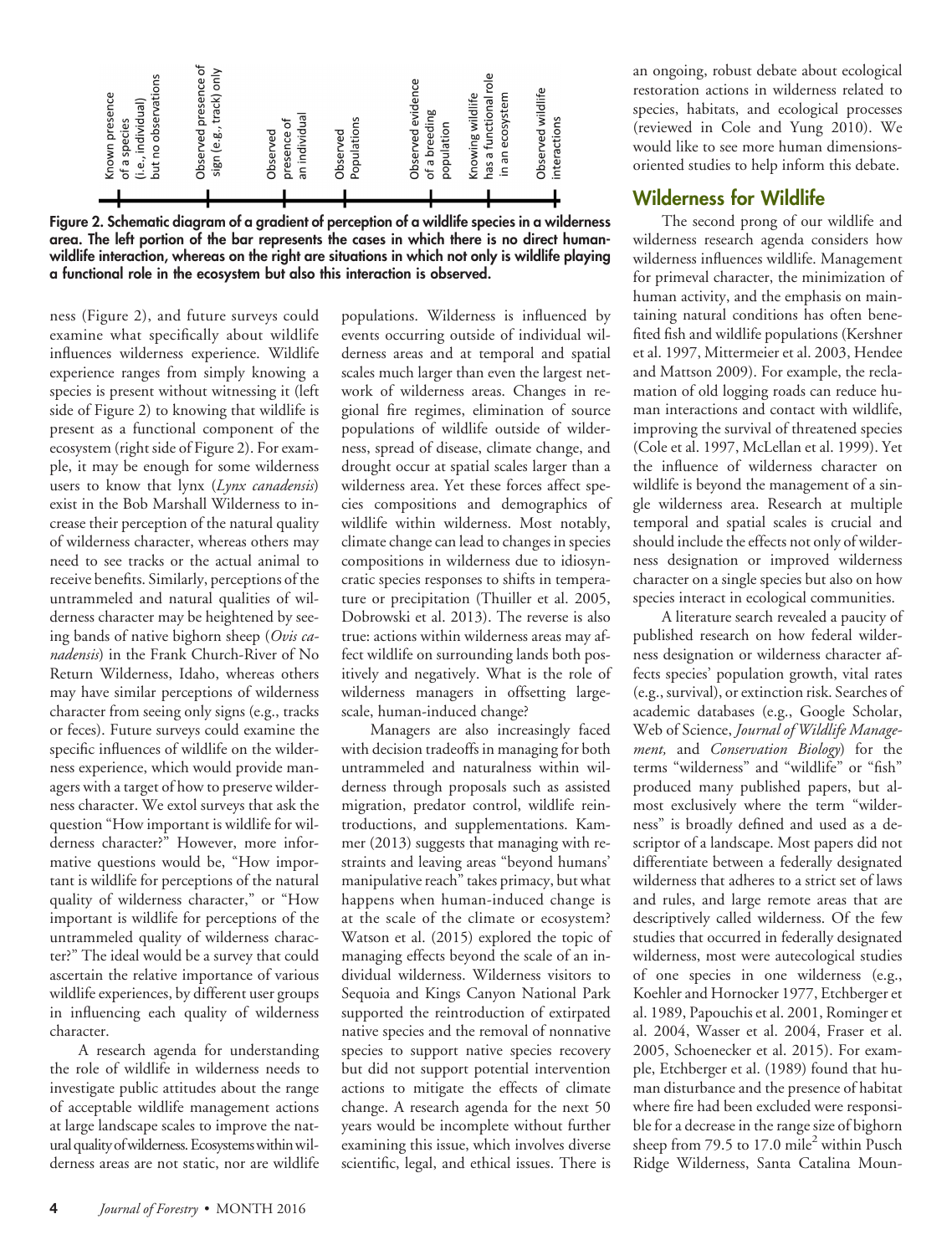tains, Arizona. Other autecological studies described changes in animal behavior (Walker and Marzluff 2015) with unknown implications for fitness (e.g., Titus and VanDruff 1981). In addition to studies that use wilderness as a general term or were limited to autecological examinations of species in a single wilderness, several studies speculated on the responses of wildlife to wilderness designation based first on principles of wildlife and conservation biology (e.g., Mech et al. 1988). These studies assume that the designation of an area as wilderness affords protection for conserving species. Yet, few studies have explicitly evaluated the role of wilderness in wildlife conservation.

We contend that it is important to collect data on wildlife in wilderness for several reasons. First, there are specific wildlife issues related to particular wilderness areas (e.g., Davidson and Knapp 2007, Burger et al. 2012). Rominger et al. (2004) studied cause-specific mortality of translocated bighorn sheep in the Wheeler Peak Wilderness in northern New Mexico. They found that high mountain lion (*Puma concolor*) predation, encouraged by the encroachment of woody vegetation used for stalking cover and increased food subsidies from cattle operations, was the probable cause of the enhanced mortality. Equipped with this knowledge, wilderness managers can discuss the tradeoff between vegetation management, issuing of grazing permits, and the management goal to have bighorn sheep in the area.

Second, we cannot assume that biological, evolutionary, and geographic understandings from outside of wildernesses apply within wildernesses. The emphasis on unmanipulated landscapes may present different evolutionary pressures (called "unnatural selection") to wildlife populations within wilderness compared with those outside these areas. Harvesting wildlife is allowed in most US federal wilderness areas but may be limited in some locations because of access or because they are part of a National Park that disallows hunting. Coltman et al. (2003), Allendorf and Hard (2009), and Douhard et al. (2015) showed that human harvest of desirable wild animals (e.g., large body size in fish or large horns and antlers in some mammals) can change gene frequencies responsible for the trait in the population. To be considered unnatural selection, it is important that this is genetic change and not plasticity or acclimation (i.e., change that is nongenetic and not heritable). For example, the extensive harvest of cod (*Gadus morhua*) off Georges Bank produced "fisheries-induced evolution," where the age and size at maturity of cod dramatically declined in association with harvest pressure. This is due to a genetic change in the population (e.g., unnatural selection) as the trait has not shifted back after tighter fishing regulations and stock recovery (Olsen et al. 2004). Similarly, Coltman et al. (2003) showed that the average horn length of bighorn sheep declined at Ram Mountain, Alberta, Canada, as a result of the heavy harvest of rams with genes that strongly contributed to horn growth. Wilderness areas can be remote and given their undeveloped mandate are often used less by sportsmen. National Parks, which do not allow hunting (with some notable exceptions) may also act as reservoirs where natural selection can dominate over unnatural selection. The difference may be that National Parks, which encourage development for the enjoyment of people, may be selecting for other behaviors or traits (e.g., reduced fear of humans or increased movement rates) (Ciuti et al. 2012). By minimizing unnatural selection, wilderness can preserve the natural selection process that acts on wild populations and these genetic outcomes.

Last, it is not only evolutionary pressures that may be different in wilderness areas; habitat use and behavior of a species may be altered in wilderness. This may be especially true of species that are sensitive to development or degradation of other elements of wilderness character. Without directly studying how wildlife uses wilderness, we make assumptions about habitat use based on observed behavior and distributions outside of wilderness that may be incomplete (McKelvey et al. 2008, Schwartz et al. 2015).

Given that there are important reasons to study wildlife in wilderness, why is there such a paucity of studies measuring the role of wilderness in biodiversity and wildlife conservation? We believe this probably results from several contributing factors. The most obvious is that wilderness areas can be difficult to access (Oelfke et al. 2000): systematic surveys are complicated by the lack of roads and other developed infrastructure (i.e., wilderness is defined as "an area of undeveloped federal land"). This leads to increased cost associated with accessing many wilderness locations to collect data. Second, the enacting wilderness legislation does not prioritize using wilderness areas as a scientific baseline for assessing change (see above). This

means that wilderness managers may rank other activities over scientific data collection in a landscape not dominated by humans. Third, regardless of the size or accessibility of a wilderness, many research tools conflict with prohibited uses because equipment is mechanized, requires semipermanent or permanent installations, or degrades the untrammeled, natural, or undeveloped qualities of wilderness character (Franklin 1987, Landres et al. 2015). A common tool used to study habitat use of mammals is a radio or satellite collar placed on an individual animal. It is often perceived that capturing wildlife degrades the untrammeled quality of wilderness character, whereas the presence of the satellite collar on an animal degrades the undeveloped quality of wilderness character (Landres et al. 2015). This can lead to tension between wildlife biologists trying to collect data and wilderness managers trying to preserve wilderness character by minimizing trammeling actions and effects on the natural quality of wilderness character (Schwartz et al. 2011). This tension may hinder interest of wildlife researchers to work in wilderness. Schwartz et al. (2011) show that new nonintrusive and noninvasive research tools (e.g., noninvasive genetic sampling and stable isotope analysis) can substantially reduce conflict and make wildlife work in wilderness more feasible. Fourth, there is the perception that we can effectively extrapolate information on wildlife from outside of wilderness areas to inform decisions within wilderness. As we described above, there are biological reasons why habitat selection, behavior, and genetic composition may be different inside versus outside wilderness. Last, there is the untested hypothesis that wilderness buffers wildlife populations against declines; thus, research in these areas is less critical. This argument erroneously contends that active management is not allowed in wilderness; therefore, there is limited use of information obtained on wildlife in these areas.

Studies on the effect of wilderness on wildlife also may be limited because wilderness is not an ecological variable. Displaying the centroids of the congressionally reserved wilderness areas of the United States on the Omernik (1987) Level 1 and Level 3 Ecoregions of the contiguous United States demonstrates the range of ecosystems and landscapes represented by wildernesses (Figures 3 and 4). Simply stated, not all wildernesses are the same; they are in different ecoregions (Figure 3), have different landscape config-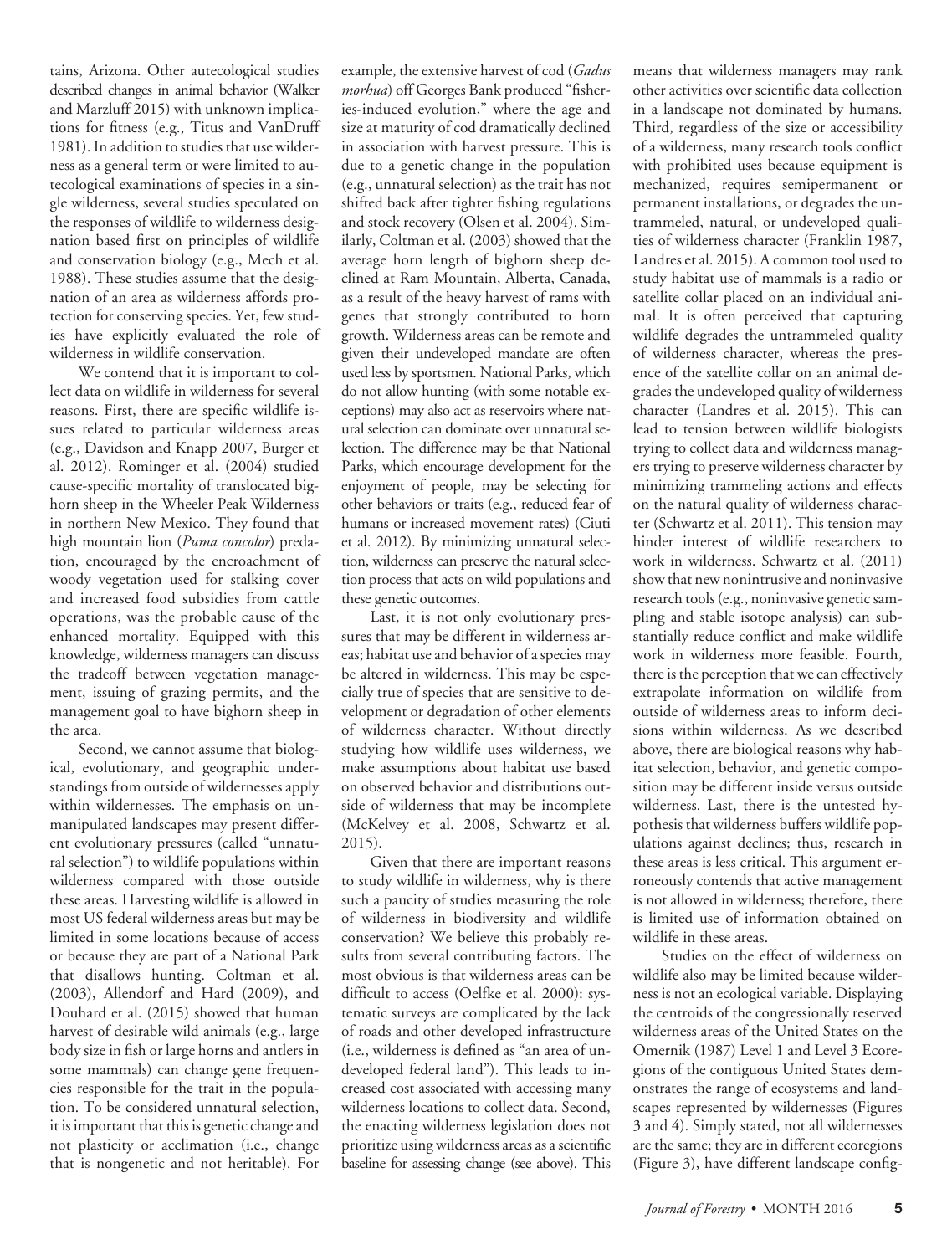

**Figure 3. Centroids of the congressionally reserved wilderness areas of the United States plotted on Omernik (1987) Level 1 (left) and Level 3 (right) Ecoregions of the contiguous United States. This figure illustrates the range of Level 1 and Level 3 Ecoregions represented by wilderness areas.**



**Figure 4. Plot of the distribution of wilderness areas by size (top) and edge or perimeter (bottom). (Data are from [www.wilderness.net;](http://www.wilderness.net) last accessed Sept. 1, 2014).**

urations (Figure 4), and differ on a suite of ecological variables (Dietz et al. 2015). Size, in terms of area and perimeter of wildernesses, vary as well (Figure 4) and need to be considered along with other landscape shape metrics in the design of studies that consider wildlife in wilderness. Wilderness, while a legally and socially important construct, is not necessarily a biological or landscape characteristic meaningful to wildlife (see also Graber 1983). We encourage comprehensive studies that stratify by ecoregion, size,

edge, and other landscape variables and then ask how wilderness protection acts on critical demographic or genetic parameters associated with a species. Given the large number of federally designated wilderness areas in the United States (762), this type of stratification is possible.

To advance wilderness-wildlife research, we recommend studies conducted on multiple spatial and ecological scales. We encourage the wildlife biology community to go beyond one wildlife species-one area

questions and ask how networks of wildernesses are used by a species (a one-to-many relationship). We also encourage questions on how networks of wilderness areas are being used by a community of species, studying the species themselves, the community, and the interspecific interactions (many-tomany relationship) (Figure 1). In our review, we found no studies that focused on how the NWPS or any portion of this network affects biological diversity, nor have we found studies on how the NWPS affects ecological interactions among trophic levels. Rizzari et al. (2015) identified different trophic interactions among species within marine protected areas versus outside of these areas where fishing is allowed. We encourage similar studies within versus outside of wilderness areas.

We explored our own data to demonstrate the kinds of questions that can be asked with existing information once placed in a wilderness context. Copeland et al. (2010) showed that wolverines, a rare mustelid in the contiguous United States, are dependent on snow for denning. Thus, their distribution can best be predicted by where snow is present in the spring (April 24–May 15). Spring snow not only predicts locations year-round but also gene flow of wolverines across a large space (Squires et al. 2007, Schwartz et al. 2009, Parks et al. 2013). In the Rocky Mountains, 28% of wolverine habitat, as mapped by the spring snow association, is in federally designated wilderness areas. Climate change is predicted to reduce spring snow cover and thus the distribution of wolverines (McKelvey et al. 2011). Considering a multiple wilderness-to-single species relationship, we can ask how important will the NWPS (i.e., a network of wilderness areas) become for wolverines in the future given climate change? Using the McKelvey et al. (2011) climate predictions, we project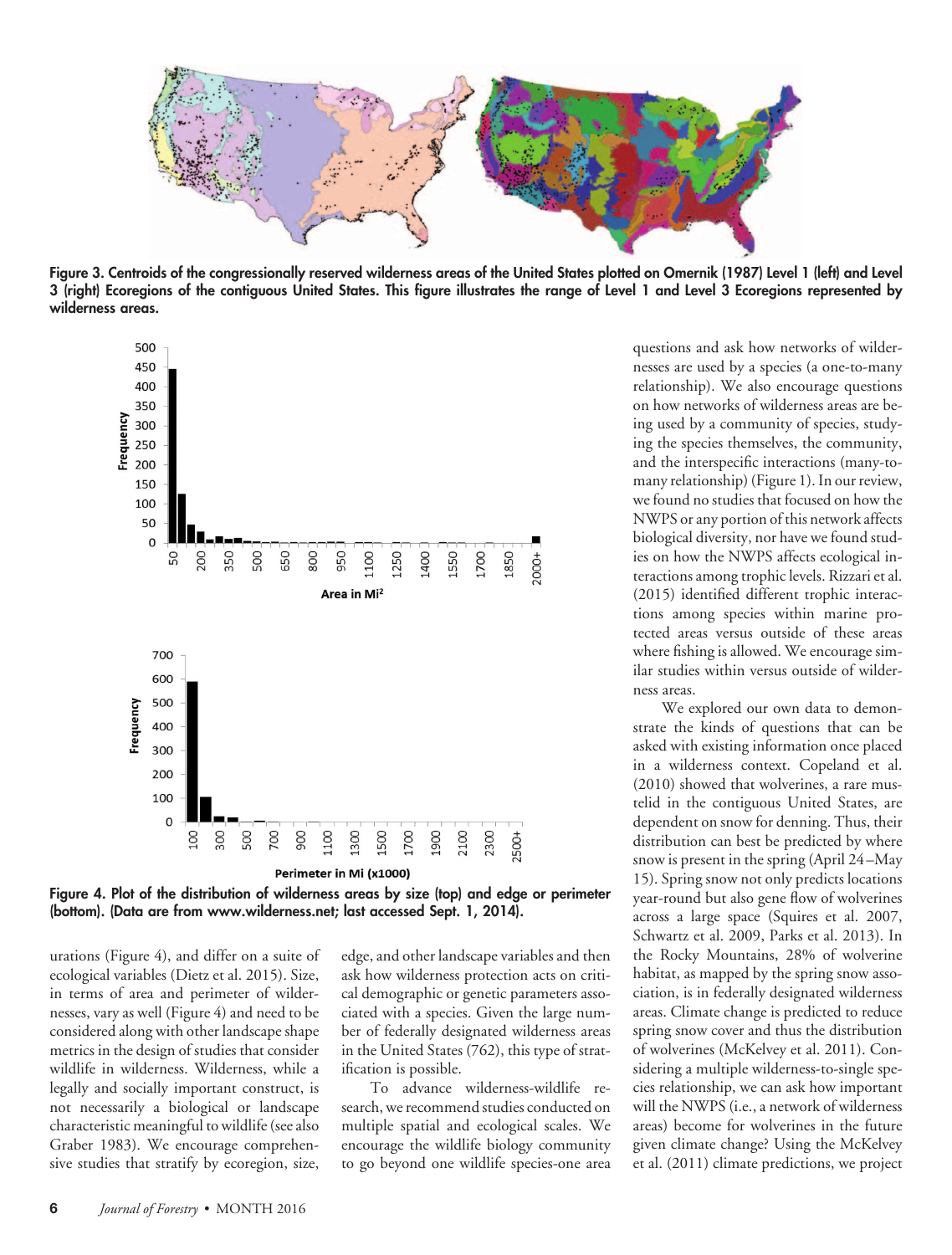

**Figure 5. The increasing importance of wilderness habitat to wolverine in the contiguous United States given the climate change projections detailed in McKelvey et al. (2011) for the contemporary time period (historical reconstruction), 2045, and 2085. The area in blue is correlated to wolverine den detections and snow present in the spring. Wilderness areas are shown in red. Areas where wolverine detections overlap with wilderness areas are shown in dark red.**



**Figure 6. The sum of wilderness area per ecoregion compared with the total area of the ecoregion (using Omernik 1987 Level 1 Ecoregions). The cluster of points in the lower left quadrant of this figure are the Northern Forests, Tropical Wet, Temperate Sierras, Southern Semiarid Highlands, Taiga, and Mediterranean California Ecoregions. N.A. Deserts is an abbreviation for North American Deserts and NW Forested Mountains is an abbreviation for Northwestern Forested Mountains.**

that by 2045, 35% of wolverine habitat in the Rocky Mountains will be in wilderness, and by 2085, 45% of wolverine habitat will be in wilderness. If we include areas used for dispersal (e.g., Schwartz et al. 2009), the NWPS becomes even more important for wolverine persistence in the contiguous United States, providing important climate refugia for this species over time (Figure 5).

We urge wildlife biologists to work with biogeographers to understand the gaps in wildlife habitat protection in the United States. The amount of wilderness area pro-

tected per ecoregion compared with the total area of the ecoregion indicates that not all areas are equally represented (Dietz et al. 2015, Aycrigg et al. 2016). Proportionally more northwestern forested mountains are protected than even North American deserts, despite the large total area of deserts in the NWPS (Figure 6). Similarly, eastern temperate ecoregions are widespread, but proportionally underrepresented as an ecotype in the NWPS. This may translate to vulnerability of entire suites of wildlife species not adequately represented or protected by wilderness areas. Recent analyses that have included other types of land protection have identified similar gaps in biodiversity conservation protection (Jenkins et al. 2015). We recommend that wildlife researchers explore the impact of the NWPS as a whole in conserving wildlife and biodiversity, especially in light of climate change and other large human-driven stressors.

Last, our wildlife-wilderness research agenda encourages going beyond correlation and conducting studies to understand the mechanistic relationship between qualities of wilderness character and wildlife. We recommend studies on how the qualities of wilderness character (natural, solitude, undeveloped, and untrammeled) affect wildlife or wildlife interactions. For instance, there are qualities of wilderness character that directly influence the ecology of a species and can be quantified. That is, there may be common mechanisms that impact both wilderness character and wildlife simultaneously, such as the presence of roads. To find these common variables, we can begin by examining a relationship between the components of wilderness character and a population's growth rate or fitness components (e.g., survival of juveniles or number of offspring produced in a lifetime). Is the population response (either growth rate or fitness) relatively impervious to development in a wilderness area and sensitive to naturalness (Figure 7)? Imagine, for example, populations of mountain yellow-legged frogs (*Rana muscosa*) in the Sierra Nevada of California. It is well established that human use in and near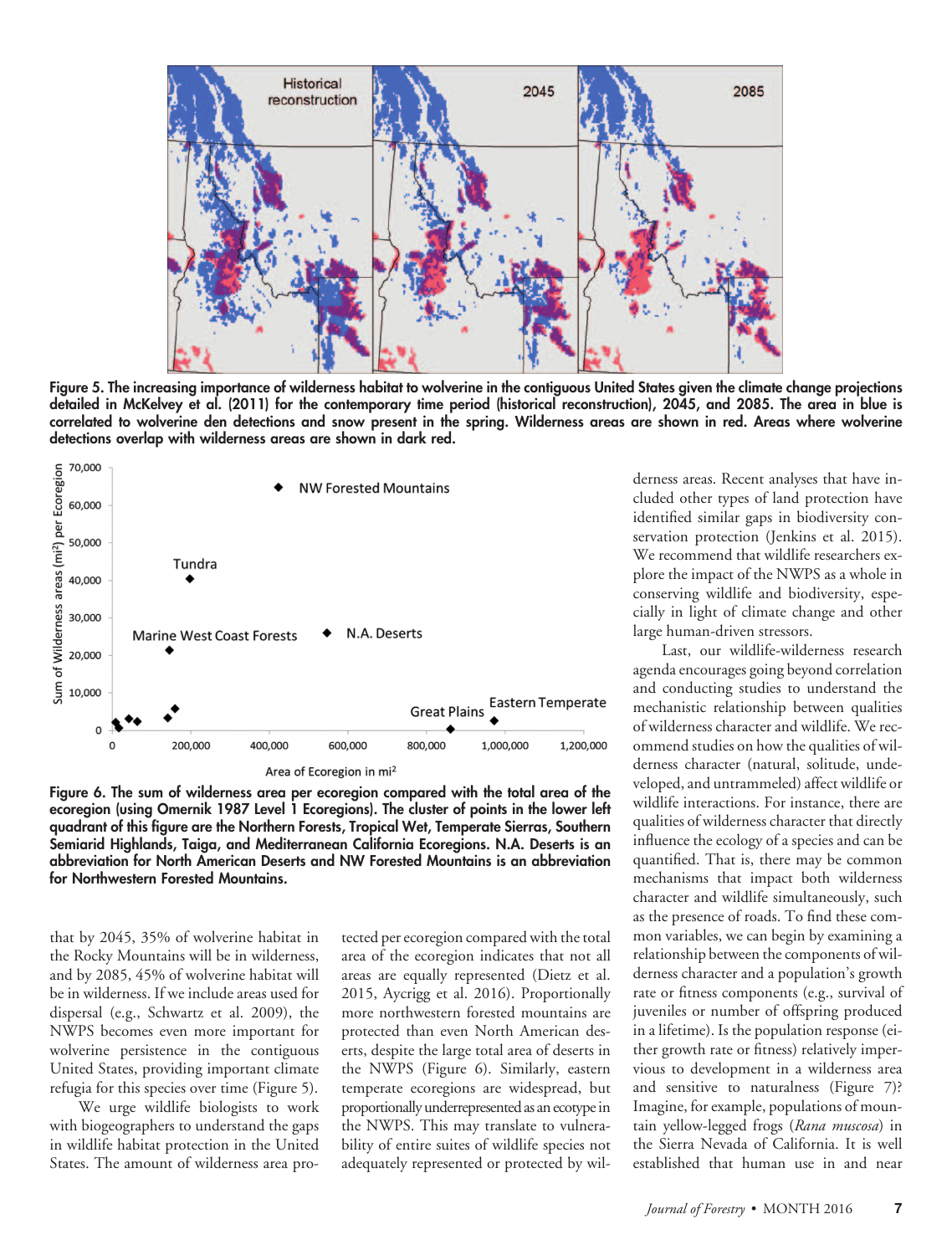



Index of a Component of Wilderness Character (index of naturalness, index of development)

natural developed

**Figure 7. Schematic diagram showing possible research avenues that go beyond examining the impact of one wilderness area on one population of wildlife for one species. This diagram shows a hypothetical relationship between an index of two components of wilderness character (naturalness and developed) and either a population's growth rate or a fitness measure (e.g., survival of juveniles or number of offspring produced in a lifetime). In this hypothetical example, the population response (either growth rate or fitness) is relatively impervious to levels of development in a wilderness area, whereas it is sensitive to an index of naturalness.**

streams can negatively affect the survival and recruitment of eggs and larvae, as well as impact the survival of adults (US Fish and Wildlife Service 2012). Similarly, nonnative trout introductions into previously fishless lakes have drastically reduced the geographic range of many amphibian species (Knapp et al. 2007). If we evaluated population growth rate relative to an index of naturalness and an index of development for multiple wilderness areas, we can determine whether species are responding more to one type of wilderness character versus another (Figure 7). This approach provides an understanding of mechanisms needed for biodiversity and wildlife conservation in association with wilderness protection.

#### **Conclusions**

We wrote this article surrounding the 50th anniversary of the Wilderness Act with the hopes of establishing a multiscale research agenda to help set the stage for the wilderness-wildlife research for the next 50 years. Our research agenda distinguishes the effects that perceptions of wildlife have on wilderness character versus the impact that wilderness character has on wildlife populations, species, and communities. Both parts

of this research agenda are of equal importance in our estimation. Understanding how perceptions of wildlife contribute to wilderness character is essential to the legal mandate to preserve it. Not all wildernesses started out as pristine, untouched landscapes, but rather many have been recently designated and are only now beginning to be dominated by dynamic, natural processes. Restoring naturalness may mean facilitating the recovery of threatened or endangered species. Even just the known presence of rare species can increase the perception of the natural quality of wilderness quality. We support rigorous social science studies that investigate how different types of humanwildlife experiences influence wilderness character.

Our research agenda also examines how wilderness character affects wildlife by encouraging studies that go beyond the effect of one wilderness on one wildlife species. We hope that future studies examine how the NWPS, a network of wilderness areas, influences one species or an entire ecological community. Over the past decades, there has been increased perception in the wildlife and conservation biology arena that protection of one patch is often inadequate for protection of one species and that management of the entire landscape matrix, across multiple jurisdictions and management plans, is critical for conservation (Bailey 2007). Our research agenda supports this concept and pushes research that explores wilderness in the context of global biodiversity conservation.

### **Literature Cited**

- ALLENDORF, F.W., AND J.J. HARD. 2009. Human-induced evolution caused by unnatural selection through harvest of wild animals. *Proc. Natl. Acad. Sci. USA* 106 (Suppl. 1): 9987–9994.
- AYCRIGG, J.L., J. TRICKER, R.T. BELOTE, M.S. DI-ETZ, L. DUARTE, AND G.H. APLET. 2016. The next 50 years: Opportunities for diversifying the ecological representation of the National Wilderness Preservation System. *J. For.* In press.
- BAILEY, S. 2007. Increasing connectivity in fragmented landscapes: An investigation of evidence for biodiversity gain in woodlands. *For. Ecol. Manage*. 238:7–23.
- BURGER, J., L.J. NILES, R.R. PORTER, A.D. DEY, S. KOCH, AND C. GORDON. 2012. Migration and over-wintering of Red Knots (*Calidris canutus rufa*) along the Atlantic Coast of the United States. *Condor* 114:302–313.
- CALLICOTT, J.B. 2000. *Contemporary criticisms of the received wilderness idea.* P. 24–31 in *Wilderness science in a time of change conference. Vol. 1: Changing perspectives and future direc-*

*tions; 1999 May 23–27, Missoula, MT*, Cole, D.N., S.F. McCool, W.A. Freimund, and J. O'Loughlin (comps.). USDA For. Serv., Proc. RMRS-P-15-VOL-1, Rocky Mountain Research Station, Ogden, UT.

- CALLICOTT, J.B., AND M.P. NELSON (EDS.). 1998. *The great new wilderness debate*. Univ. of Georgia Press, Athens, GA. 712 p.
- CIUTI, S., T.B. MUHLY, D.G. PATON, A.D. MCDEVITT, M. MUSIANI, AND M.S. BOYCE. 2012. Human selection of elk behavioural traits in a landscape of fear. *Proc. R. Soc. London B. Biol. Sci*. 279(1746):4407–4416.
- COLE, D.N., AND L. YUNG (EDS.). 2010. *Beyond naturalness: Rethinking park and wilderness stewardship in an era of rapid change*. Island Press, Washington, DC. 304 p.
- COLE, E.K., M.D. POPE, AND R.G. ANTHONY. 1997. Effects of road management on movement and survival of Roosevelt elk. *J. Wildl. Manage*. 61:1115–1126.
- COLTMAN, D.W., P. O'DONOGHUE, J.T. JOR-GENSON, J.T. HOGG, C. STROBECK, AND M. FESTA-BIANCHET. 2003. Undesirable evolutionary consequences of trophy hunting. *Nature* 426:655–658.
- COPELAND, J.P., K.S. MCKELVEY, K.B. AUBRY, A. LANDA, J. PERSSON, R.M. INMAN, J. KREBS, ET AL. 2010. The bioclimatic envelope of the wolverine (*Gulo gulo*): Do climatic constraints limit its geographic distribution? *Can. J. Zool*. 88:233–246.
- CORDELL, H.K., M.A. TARRANT, AND G.T. GREEN. 2003. Is the public viewpoint of wilderness shifting? *Int. J. Wild*. 9:27–32.
- DAVIDSON, C., AND R.A. KNAPP. 2007. Multiple stressors and amphibian declines: Dual impacts of pesticides and fish on yellow-legged frogs. *Ecol. Applic.* 17:587–597.
- DIETZ, M.S., R.T. BELOTE, G.H. APLET, AND J.L. AYCRIGG. 2015. The world's largest wilderness protection network after 50 years: An assessment of ecological system representation in the US National Wilderness Preservation System. *Biol. Conserv*. 184:431–438.
- DOBROWSKI, S.Z., J. ABATZOGLOU, A.K. SWAN-SON, J.A. GREENBERG, A.R. MYNSBERGE, Z.A. HOLDEN, AND M.K. SCHWARTZ. 2013. The climate velocity of the contiguous United States during the 20th century. *Global Change Biol*. 19:241–251.
- DOUHARD, M., M. FESTA-BIANCHET, F. PEL-LETIER, J.M. GAILLARD, AND C. BONENFANT 2015. Changes in horn size of Stone's sheep over four decades correlate with trophy hunting pressure. *Ecol. Applic.* 26(1):309–321.
- ETCHBERGER, R.C., P.R. KRAUSMAN, AND R. MAZAIKA. 1989. Mountain sheep habitat characteristics in the Pusch Ridge Wilderness, Arizona. *J. Wildl. Manage*. 53:902–907.
- FRANKLIN, J.F. 1987. Scientific use of wilderness. P. 42–46 in *Proc. National Wilderness Research Conference: Issues, state-of-knowledge, future directions, 1985 July 23–26, Fort Collins, CO,* Lucas, R.C. (comp.). USDA For*.* Serv., Gen. Tech. Rep. INT-220, Intermountain Research Station, Ogden, UT. 22 p.
- FRASER, J.D., S.E. KEANE, AND P.A. BUCKLEY. 2005. Prenesting use of intertidal habitats by